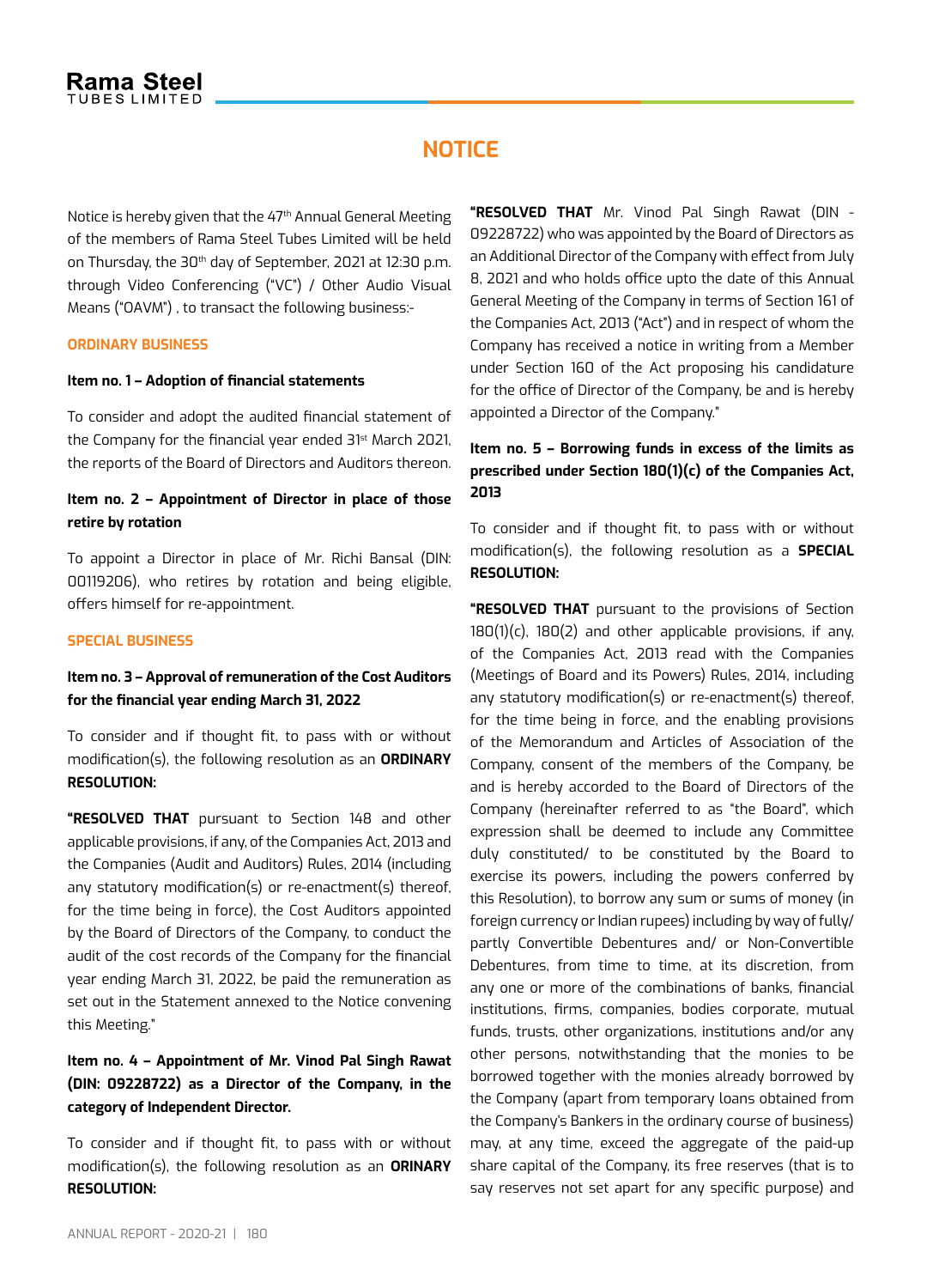

CORPORATE OVERVIEW  $\left(\bigoplus_{i=1}^{\infty}\right)$  statuory reports  $\left(\bigoplus_{i=1}^{\infty}\right)$  financial statements



securities premium, subject to such aggregate borrowings not exceeding the amount of  $\bar{\tau}$  300 Crores (Rupees Three Hundred Crore only) and that the Board be and is hereby empowered and authorized to arrange funds and fix the terms and conditions of all such monies to be borrowed from time to time as to interest, repayment, security or otherwise as it may, in its absolute discretion, think fit.

**RESOLVED FURTHER THAT** for the purpose of giving effect to this resolution, the Board be and is hereby authorized to do all such acts, deeds, matters and things as it may in its absolute discretion deem necessary, proper, or desirable and to settle any question, difficulty, doubt that may arise in respect of the borrowing(s) aforesaid and to execute all documents and writings to give effect to this resolution."

# **Item no. 6 – Creation of charge on the assets of the Company as prescribed under Section 180(1)(a) of the Companies Act, 2013**

To consider and if thought fit, to pass with or without modification(s), the following resolution as a **SPECIAL RESOLUTION:**

**"RESOLVED THAT** pursuant to the provisions of Section  $180(1)(a)$  and other applicable provisions, if any, of the Companies Act, 2013 read with the Companies (Meetings of Board and its Powers) Rules, 2014 ("the Act"), including any statutory modification(s) or re-enactment(s) thereof, for the time being in force, and the enabling provisions of the Memorandum and Articles of Association of the Company, consent of the members of the Company, be and is hereby accorded to the Board of Directors of the Company (hereinafter referred to as "the Board", which expression shall be deemed to include any Committee duly constituted/ to be constituted by the Board to exercise its powers, including the powers conferred by this Resolution) for creation of charge / mortgage / pledge / hypothecation / security or other encumbrances in addition to existing charge / mortgage / pledge / hypothecation / security or other encumbrances, in such form and manner and with such ranking and at such time and on such terms as the Board may determine, on all or any of the moveable and / or immovable properties, tangible or intangible assets of the Company, both present and future and / or the whole or substantially the whole or one or more or all or any

part of the undertaking(s) of the Company, as the case may be in favour of the Lender(s), Agent(s) and Trustee(s), for securing the borrowings availed / to be availed by the Company by way of loan(s) (in foreign currency and / or rupee currency) and securities (comprising fully / partly convertible debentures and / or non-convertible debentures, bonds or other debt instruments), issued / to be issued by the Company, subject to the limits approved by the members of the Company under Section 180(1)(c) of the Act, from time to time, together with interest at the respective agreed rates, additional interest, compound interest in case of default, accumulated interest, liquidated damages, commitment charges, premium on prepayment, remuneration of the Agent(s) / Trustee(s), premium (if any) on redemption, all other costs, charges and expenses, including any increase as a result of devaluation / revaluation / fluctuation in the rates of exchange and all other monies payable by the Company in terms of the loan agreement(s), debenture trust deed(s) or any other document, entered into / to be entered into between the Company and the Lender(s) / Agent(s) / Trustee(s), etc. in respect of the said loans / borrowings / debentures / securities and containing such specific terms and conditions and covenants in respect of enforcement of security as may be stipulated in that behalf and agreed to between the Board and the Lender(s) / Agent(s) / Trustee(s), etc.

**RESOLVED FURTHER THAT** the securities to be created by the Company as aforesaid may rank prior / pari-passu / subservient with / to the mortgages and /or charges already created or to be created in future by the Company or in such other manner and ranking as may be thought expedient by the Board and as may be agreed to between the concerned parties.

**RESOLVED FURTHER THAT** for the purpose of giving effect to this resolution, the Board be and is hereby authorized to finalize, settle, and execute such documents / deeds / writings / papers / agreements as may be required and to do all such acts, deeds, matters and things, as it may in its absolute discretion deem necessary, proper or desirable and to settle any question, difficulty or doubt that may arise in regard to creation of mortgages / charges / pledge / hypothecation / security or other encumbrances as aforesaid."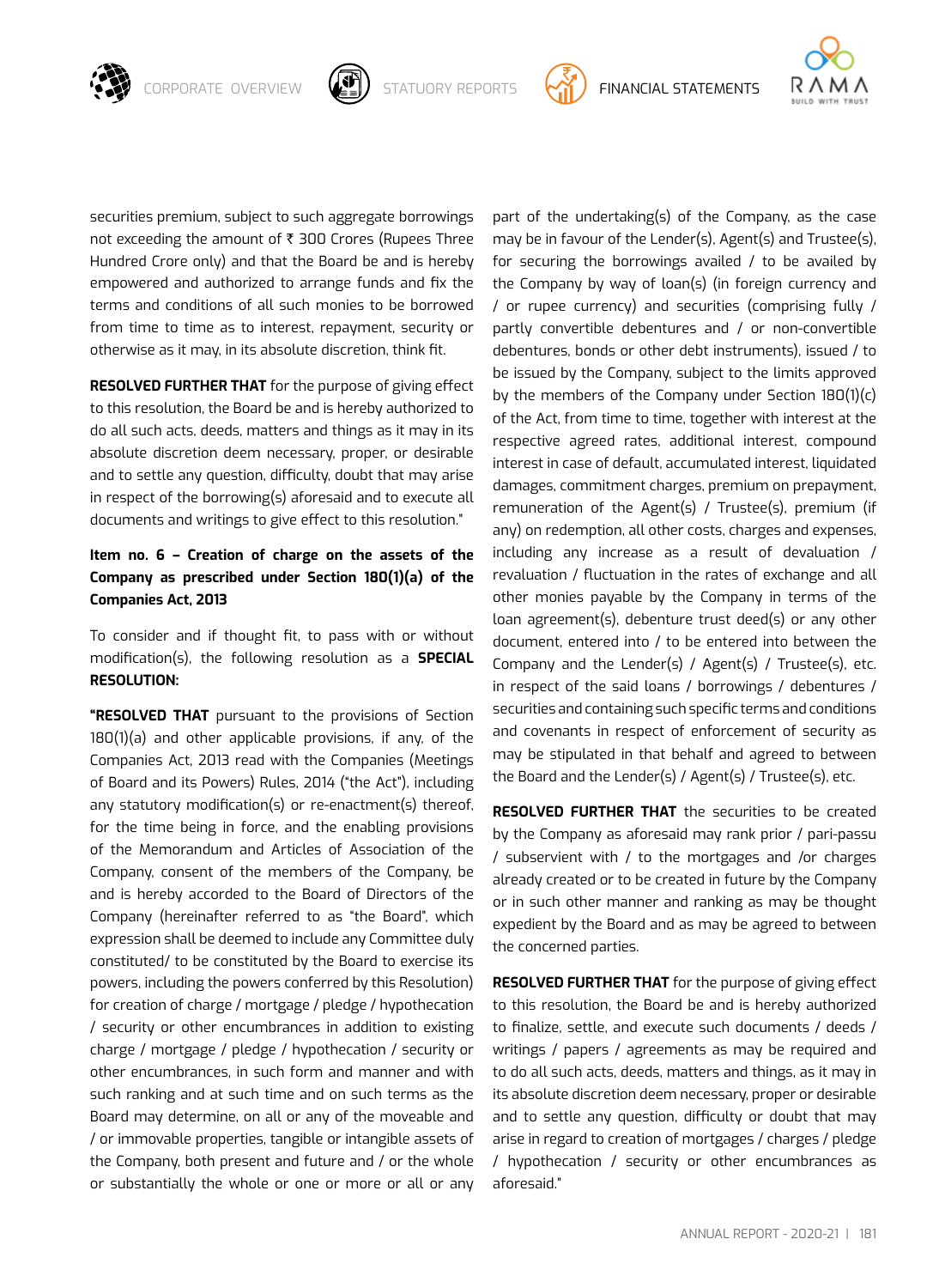### **Item no. 7 – Conversion of loan into Shares or Convertible instruments or other securities**

To consider and if thought fit, to pass with or without modification(s), the following resolution as a **SPECIAL RESOLUTION:**

**"RESOLVED THAT** pursuant to Sections 62(1) and 62(3) and other applicable provisions, if any, of the Companies Act, 2013 and relevant rules made thereunder, including any statutory modification(s) or reenactment(s) thereof for the time being in force, and in accordance with the enabling provisions of the Memorandum and Articles of Association of the Company and subject to all applicable circulars, notifications, guidelines issued by the Securities and Exchange Board of India, Reserve Bank of India, Stock Exchanges and such other statutory/regulatory authorities, and subject to all such other approvals, permissions, consents and sanctions of any authorities, as may be necessary, and subject to such conditions and modifications, as may be prescribed by any one of them while granting any such approval, permission, consent and / or sanction which may be agreed to by the Board, the consent of the members of the Company, be and is hereby accorded to the Board of Directors of the Company (hereinafter referred to as "the Board", which expression shall be deemed to include any Committee duly constituted/ to be constituted by the Board to exercise its powers, including the powers conferred by this Resolution) to convert the whole or part of the outstanding loans, extended / to be extended by any one or more of the combinations of banks, financial institutions, firms, companies, bodies corporate, mutual funds, trusts, other organizations, institutions and/or any other persons (hereinafter referred to as "the Lenders") (whether disbursed on or prior to or after the date of this resolution and whether then due or payable or not) by the Company under the lending arrangements (existing and future arrangements), in the event of default or exercise of an option provided under the lending arrangements in facility agreements, into shares, or convertible instruments or other securities, of the Company, as per the terms contained in the respective loan documents executed/ to be executed between the Company and its Lenders (as already stipulated or as may be specified by the Lenders under the financing documents executed or to be executed in respect of the financial assistance which have already been availed or which may be availed) and such conversion shall be subject to the applicable statutory and regulatory guidelines for conversion of loans into shares, or convertible instruments or other securities of the Company.

**RESOLVED FURTHER THAT** within the overall existing borrowing limit of the Company under Section 180(1)(c) of the Companies Act, 2013, as may be approved by the shareholders of the Company, from time to time, the Board, be and is hereby authorized to negotiate and finalize the terms and conditions with the Lenders for raising further loans from time to time, and provide the Lenders with a right to convert such loans into shares, or convertible instruments or other securities, of the Company any time until there are amounts outstanding under such loans in accordance with the terms of the lending agreements, in the event of default or exercise of an option provided under the lending arrangements in facility agreements and subject to the applicable statutory and regulatory guidelines for conversion of loans into shares, or convertible instruments or other securities of the Company.

**RESOLVED FURTHER THAT** the Board be and is hereby authorized to accept such modifications and to accept such terms and conditions as may be imposed or required by the Lenders arising from or incidental to the aforesaid terms providing for such option and to do all such acts, deeds and things as may be necessary to give effect to this resolution.

**RESOLVED FURTHER THAT** subject to the applicable provisions of the Companies Act, 2013 and in accordance with the Memorandum of Association and Articles of Association of the Company and subject to all applicable circulars, notifications, guidelines issued by the Securities and Exchange Board of India, Reserve Bank of India, Stock Exchanges and such other statutory/ regulatory authorities, and all such other approvals, permissions, consents and sanctions of any authorities, as may be necessary, the Board be and is hereby authorized to offer, issue and allot from time to time to the Lenders such number of shares, or convertible instruments or other securities, of the Company, upon conversion of the outstanding portion of the loans, extended by the Lenders, into shares, or convertible instruments or other securities, of the Company in accordance with the terms of the lending agreements subject to the applicable statutory and regulatory guidelines for conversion of loans into shares, or convertible instruments or other securities of the Company.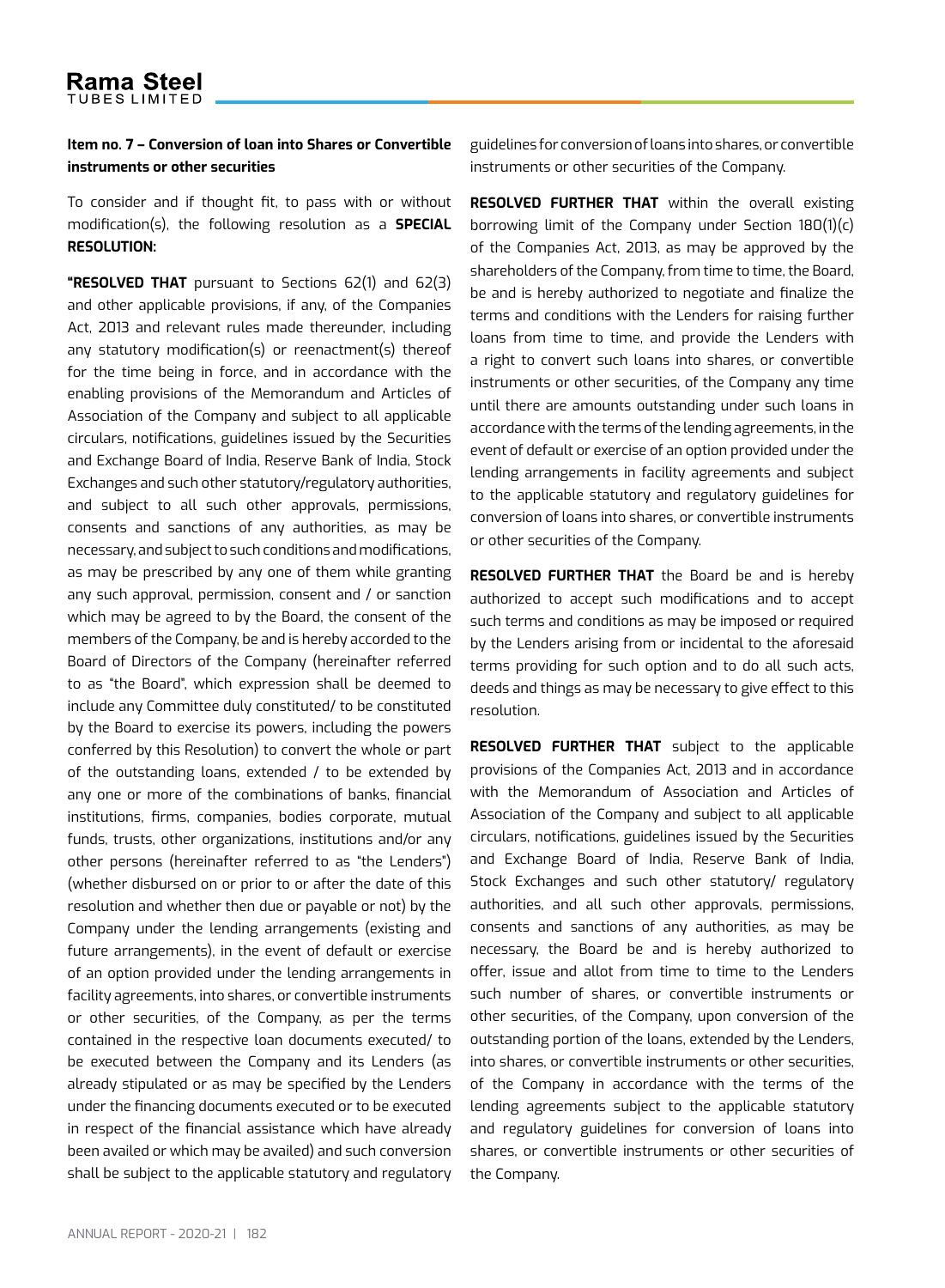



**RESOLVED FURTHER THAT** the shares, or convertible instruments or other securities, of the Company to be issued pursuant to this resolution shall rank pari-passu with the respective existing shares, or convertible instruments or other securities of the Company in all respects.

**RESOLVED FURTHER THAT** for the purpose of giving effect to this resolution, the Board, be and is hereby authorized to do all such acts, deeds, matters and things, as it may in its absolute discretion deem necessary, proper or desirable as may be required to create, offer, issue and allot the aforesaid shares or convertible instruments or other securities, to dematerialize the shares of the Company and to resolve and settle any question, difficulty or doubt that may arise in this regard and to do all such other acts, deeds, matters and things in connection or incidental thereto as the Board in its absolute discretion may deem fit, without being required to seek any further consent or approval of the Members or otherwise to the end and intent that they shall be deemed to have given their approval thereto expressly by the authority of this resolution.

#### **Notes:**

- 1. An Explanatory Statement pursuant to section 102 of the Companies Act, 2013 (Act) in respect of the Special Business to be transacted at the Annual General Meeting is annexed hereto.
- 2. General instructions for accessing and participating in the  $47<sup>th</sup>$  AGM through VC/OAVM Facility and voting through electronic means including remote e-Voting:
	- a. In compliance with the applicable provisions of the Act and the SEBI (Listing Obligations and Disclosure Requirements) Regulations, 2015 ("Listing Regulations"), and the Circulars issued by MCA and SEBI, the 47<sup>th</sup> AGM of the Company is being conducted through VC/OAVM Facility, which does not require physical presence of members at a common venue. The deemed venue for the 47<sup>th</sup> AGM shall be the Registered Office of the Company.
	- b. In compliance with **MCA Circular No. 02/2021 dated January 13, 2021 read with Circular No. 20 dated May 5, 2020 and SEBI Circular No. SEBI/ HO/CFD/CMD2/CIR/P/2021/11 dated January 15, 2021,** Notice of AGM along with the Annual Report



2020-21 is being sent only through electronic mode to those Members whose email addresses are registered with Company/Depositories.

In line with the MCA Circulars and SEBI Circular, the Notice of 47th AGM will be available on the website of the Company at www.ramasteel.com, on the website of BSE Limited at www.bseindia.com, on website of National Stock Exchange of India Limited at **www. nseindia.com** and also on the **website of NSDL** at **www.evoting.nsdl.com.**

Since the AGM will be held through VC/OAVM Facility, the Route Map is not annexed in this Notice.

Members may join 47<sup>th</sup> AGM through VC/ OAVM Facility 15 minutes before and after the scheduled time of the commencement of the Meeting by following the procedure mentioned in the Notice.

Members may note that the VC/OAVM Facility, allows participation of upto 1,000 Members on a firstcome-first served basis. The large shareholders (i.e. shareholders holding 2% or more shareholding), promoters, institutional investors, directors, key managerial personnel, the Chairpersons of the Audit and Risk Management Committee, Nomination and Remuneration Committee and Stakeholders Relationship Committee, auditors, etc. can attend 47th AGM without any restriction on account of first-comefirst-served principle.

Attendance of the Members participating in 47<sup>th</sup> AGM through VC/OAVM Facility shall be counted for the purpose of reckoning the quorum under Section 103 of the Act.

Pursuant to the provisions of Section 108 of the Act read with Rule 20 of the Companies (Management and Administration) Rules, 2014 (as amended), Secretarial Standard on General Meetings (SS-2) issued by the Institute of Company Secretaries of India ("ICSI") and Regulation 44 of Listing Regulations read with MCA Circulars and SEBI Circular, the Company is providing remote e-Voting facility to its Members in respect of the business to be transacted at  $47<sup>th</sup>$  AGM and facility for those Members participating in 47<sup>th</sup> AGM to cast vote through e-Voting system during 47th AGM.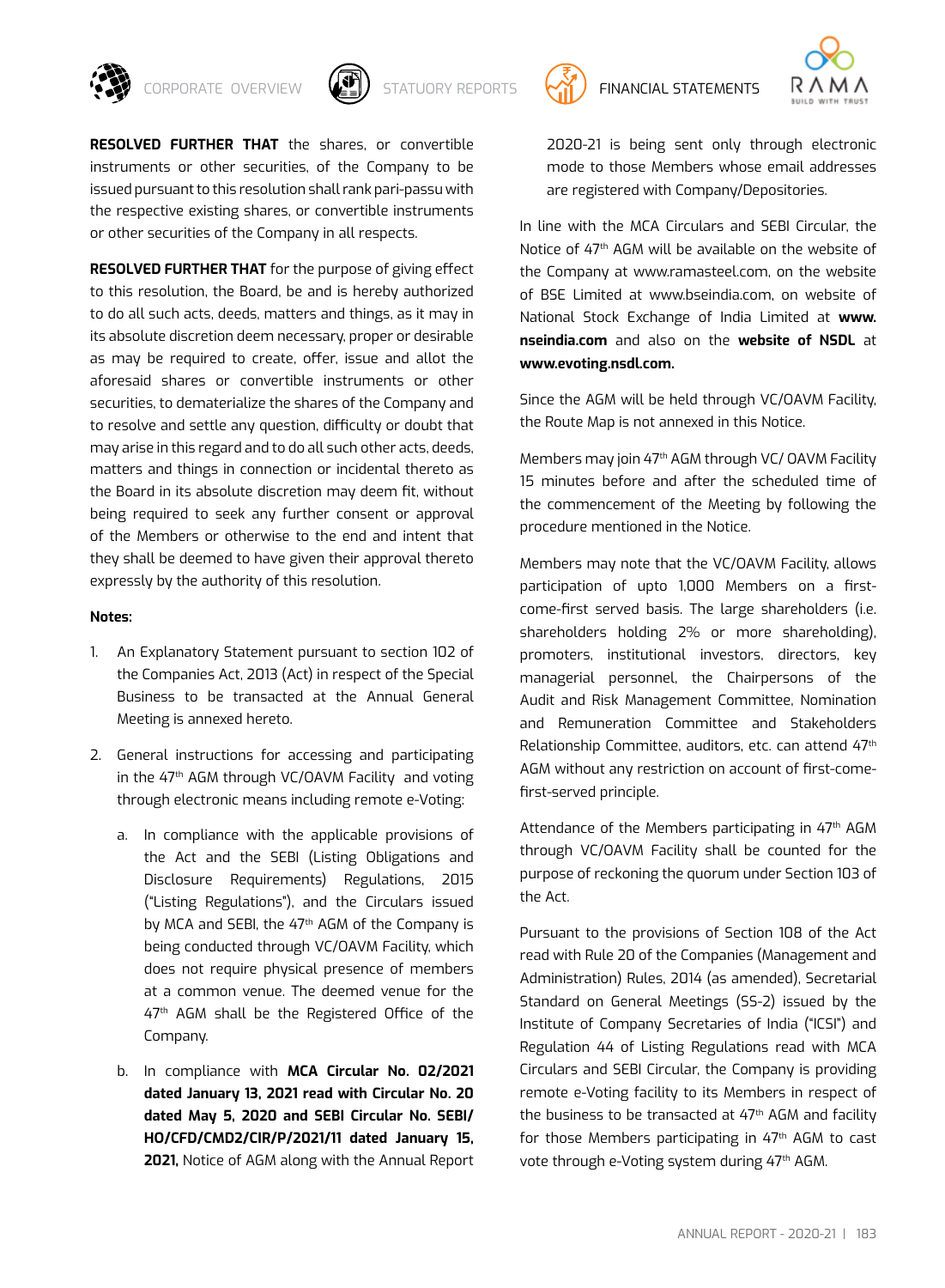- **3. Instructions for Members for Remote e-Voting are as under:**
	- a. **Remote e-Voting period will commence on September 27, 2021 (9:00 am IST) and end on September 29, 2021 (5:00 pm IST).** During this period, Members of the Company, holding shares either in physical form or in dematerialized form, as on the **cut-off date of September 23, 2021,** may cast their vote by remote e-Voting. The remote e-Voting module shall be disabled by NSDL for voting thereafter. Once the vote on resolution(s) is cast by the Member, the Member shall not be allowed to change it subsequently.
- b. Shareholders who have already voted prior to the meeting date would not be entitled to vote at the meeting venue.
- c. In terms of **SEBI circular no. SEBI/HO/CFD/CMD/ CIR/P/2020/242 dated December 9, 2020** on e-voting facility provided by Listed Companies, Individual shareholders holding securities in demat mode are allowed to vote through their demat account maintained with Depositories and Depository Participants. Shareholders are advised to update their mobile number and email Id in their demat accounts in order to access e-voting facility.

Pursuant to abovesaid SEBI Circular, Login method for e-voting and joining virtual meetings **for Individual Shareholders holding securities in Demat mode** is given below:

| <b>Type of shareholders</b>                                            | <b>Login Method</b>                                                                                                                                                                                                                                                                                                                                                                                                                                                                                                                                                                                                                                                                                                                                                                                                                                                                                                                                                                                      |  |
|------------------------------------------------------------------------|----------------------------------------------------------------------------------------------------------------------------------------------------------------------------------------------------------------------------------------------------------------------------------------------------------------------------------------------------------------------------------------------------------------------------------------------------------------------------------------------------------------------------------------------------------------------------------------------------------------------------------------------------------------------------------------------------------------------------------------------------------------------------------------------------------------------------------------------------------------------------------------------------------------------------------------------------------------------------------------------------------|--|
| Individual Shareholders holding securities<br>in demat mode with NSDL. | Existing <b>IDeAS</b> user can visit the e-Services website of NSDL Viz. <b>https://</b><br>1.<br>eservices.nsdl.com either on a Personal Computer or on a mobile. On<br>the e-Services home page click on the "Beneficial Owner" icon under<br>"Login" which is available under 'IDeAS' section, this will prompt<br>you to enter your existing User ID and Password. After successful<br>authentication, you will be able to see e-Voting services under Value<br>added services. Click on "Access to e-Voting" under e-Voting services<br>and you will be able to see e-Voting page. Click on company name<br>or e-Voting service provider i.e. NSDL and you will be re-directed to<br>e-Voting website of NSDL for casting your vote during the remote<br>e-Voting period.<br>If you are not registered for IDeAS e-Services, option to register is<br>2.<br>available at https://eservices.nsdl.com. Select "Register Online for<br>IDeAS Portal" or click at https://eservices.nsdl.com/SecureWeb/ |  |
|                                                                        | IdeasDirectReg.jsp<br>Visit the e-Voting website of NSDL. Open web browser by typing the<br>З.<br>following URL: https://www.evoting.nsdl.com/ either on a Personal<br>Computer or on a mobile. Once the home page of e-Voting system is<br>launched, click on the icon "Login" which is available under 'Shareholder/<br>Member' section. A new screen will open. You will have to enter your<br>User ID (i.e. your sixteen digit demat account number hold with NSDL),<br>Password/OTP and a Verification Code as shown on the screen. After<br>successful authentication, you will be redirected to NSDL Depository<br>site wherein you can see e-Voting page. Click on company name or<br>e-Voting service provider i.e. NSDL and you will be redirected to<br>e-Voting website of NSDL for casting your vote during the remote<br>e-Voting period.                                                                                                                                                  |  |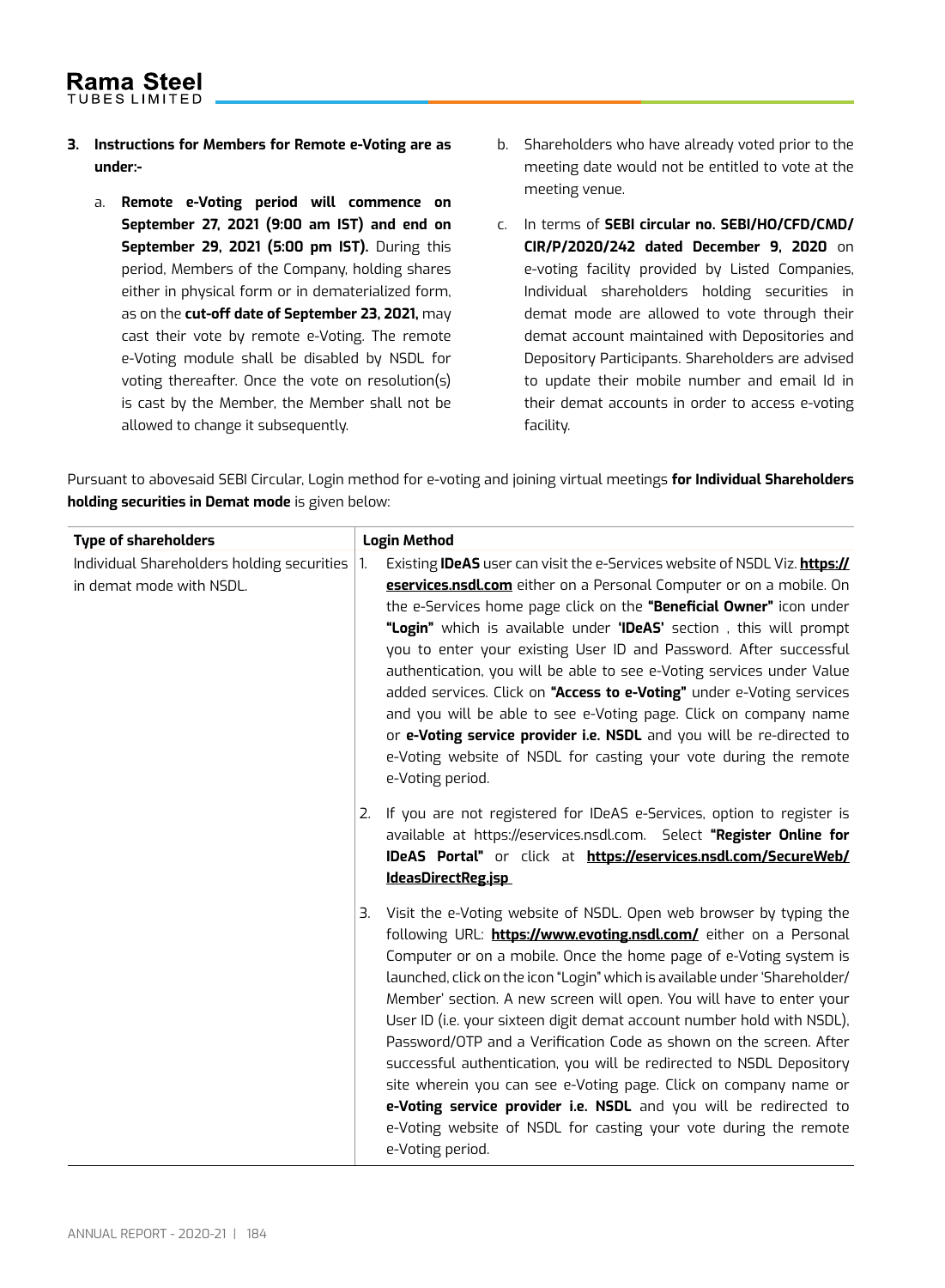





|                                                                                                              | Shareholders/Members can also download NSDL Mobile App "NSDL<br>4.<br><b>Speede"</b> facility by scanning the QR code mentioned below for seamless<br>voting experience.<br><b>NSDL Mobile App is available on</b><br>Google Play<br>App Store                                                                                                                                                                                                                                                                                                                            |
|--------------------------------------------------------------------------------------------------------------|---------------------------------------------------------------------------------------------------------------------------------------------------------------------------------------------------------------------------------------------------------------------------------------------------------------------------------------------------------------------------------------------------------------------------------------------------------------------------------------------------------------------------------------------------------------------------|
| Individual Shareholders holding securities $ 1$ .<br>in demat mode with CDSL                                 | Existing users who have opted for Easi / Easiest, they can login through<br>their user id and password. Option will be made available to reach<br>e-Voting page without any further authentication. The URL for users<br>to login to Easi / Easiest are https://web.cdslindia.com/myeasi/home/<br>login or www.cdslindia.com and click on New System Myeasi.                                                                                                                                                                                                              |
|                                                                                                              | 2. After successful login of Easi/Easiest the user will be also able to<br>see the E Voting Menu. The Menu will have links of e-Voting service<br>provider i.e. NSDL. Click on NSDL to cast your vote.                                                                                                                                                                                                                                                                                                                                                                    |
|                                                                                                              | If the user is not registered for Easi/Easiest, option to register is available<br>З.<br>at https://web.cdslindia.com/myeasi/Registration/EasiRegistration                                                                                                                                                                                                                                                                                                                                                                                                                |
|                                                                                                              | Alternatively, the user can directly access e-Voting page by providing<br>4.<br>demat Account Number and PAN No. from a link in www.cdslindia.<br>com home page. The system will authenticate the user by sending OTP<br>on registered Mobile & Email as recorded in the demat Account. After<br>successful authentication, user will be provided links for the respective<br>ESP i.e. NSDL where the e-Voting is in progress.                                                                                                                                            |
| Individual Shareholders (holding securities<br>in demat mode) login through their<br>depository participants | You can also login using the login credentials of your demat account<br>through your Depository Participant registered with NSDL/CDSL for<br>e-Voting facility. upon logging in, you will be able to see e-Voting option.<br>Click on e-Voting option, you will be redirected to NSDL/CDSL Depository<br>site after successful authentication, wherein you can see e-Voting feature.<br>Click on company name or e-Voting service provider i.e. NSDL and you will<br>be redirected to e-Voting website of NSDL for casting your vote during the<br>remote e-Voting period |

**Important note:** Members who are unable to retrieve User ID/ Password are advised to use Forget User ID and Forget Password option available at abovementioned website.

| Helpdesk for Individual Shareholders holding securities in demat mode for any technical issues related to login through |  |
|-------------------------------------------------------------------------------------------------------------------------|--|
| Depository i.e. NSDL and CDSL.                                                                                          |  |

| Login type              | Helpdesk details                                                                                                                                                                                                            |
|-------------------------|-----------------------------------------------------------------------------------------------------------------------------------------------------------------------------------------------------------------------------|
| in demat mode with NSDL | Individual Shareholders holding securities Members facing any technical issue in login can contact NSDL helpdesk by<br>sending a request at evoting@nsdl.co.in or call at toll free no.: 1800 1020<br>990 and 1800 22 44 30 |
|                         | Individual Shareholders holding securities Members facing any technical issue in login can contact CDSL helpdesk by                                                                                                         |
| in demat mode with CDSL | sending a request at helpdesk.evoting@cdslindia.com or contact at 022-                                                                                                                                                      |
|                         | 23058738 or 022-23058542-43                                                                                                                                                                                                 |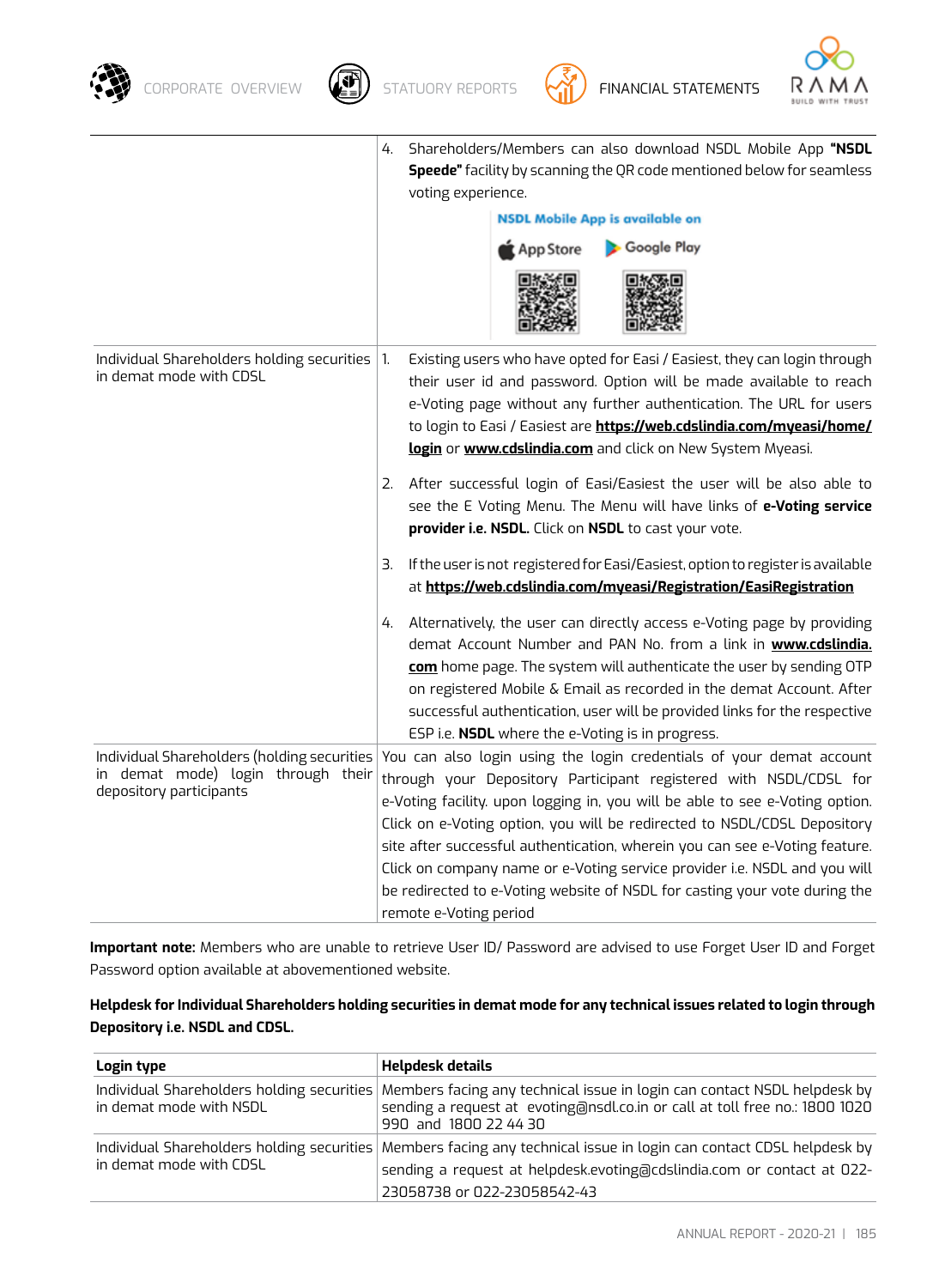- **B) Login Method for e-Voting shareholders other than Individual shareholders holding securities in demat mode and shareholders holding securities in physical mode.**
	- 1. Visit the e-Voting website of NSDL. Open web browser by typing the following URL: **https://www. evoting.nsdl.com/**
	- 2. Once the home page of e-Voting system is launched, click on the icon "Login" which is available under 'Shareholder/Member' section.
	- 3. A new screen will open. You will have to enter your User ID, your Password/OTP and a Verification Code as shown on the screen.

Alternatively, if you are registered for NSDL eservices i.e. IDEAS, you can log-in at **https:// eservices.nsdl.com/** with your existing IDEAS login. Once you log-in to NSDL eservices after using your log-in credentials, click on e-Voting and you can proceed to Cast your vote electronically.

4. Your User ID details are given below :

| <b>Manner of holding</b><br>shares i.e. Demat<br>(NSDL or CDSL) or<br><b>Physical</b>    | Your User ID is:                                                                                                      |  |
|------------------------------------------------------------------------------------------|-----------------------------------------------------------------------------------------------------------------------|--|
| $\alpha$ account with NSDL. $\Box$ Client ID                                             | a) For Members who $\vert$ 8 Character DP ID<br>hold shares in demat followed by 8 Digit                              |  |
| b) For Members who 16 Digit Beneficiary ID<br>hold shares in demat<br>account with CDSL. |                                                                                                                       |  |
| Form.                                                                                    | c) For Members holding   EVEN Number followed<br>shares in Physical by Folio Number<br>registered with the<br>company |  |

- 5. Password details for shareholders other than Individual shareholders are given below:
	- a) If you are already registered for e-Voting, then you can user your existing password to login and cast your vote.
	- b) If you are using NSDL e-Voting system for the first time, you will need to retrieve the 'initial password' which was communicated to you. Once you retrieve your 'initial password', you need to enter the 'initial password' and

the system will force you to change your password.

- c) How to retrieve your 'initial password'?
	- (i) If your email ID is registered in your demat account or with the company, your 'initial password' is communicated to you on your email ID. Trace the email sent to you from NSDL from your mailbox. Open the email and open the attachment i.e. a .pdf file. Open the .pdf file. The password to open the .pdf file is your 8 digit client ID for NSDL account, last 8 digits of client ID for CDSL account or folio number for shares held in physical form. The .pdf file contains your 'User ID' and your 'initial password'.
	- (ii) If your email ID is not registered, please follow steps mentioned below in **process for those shareholders whose email ids are not registered.**
- 6. If you are unable to retrieve or have not received the " Initial password" or have forgotten your password:
	- a) Click on **"Forgot User Details/Password?"** (If you are holding shares in your demat account with NSDL or CDSL) option available on www. evoting.nsdl.com.
	- b) **Physical User Reset Password?"** (If you are holding shares in physical mode) option available on www.evoting.nsdl.com.
	- c) If you are still unable to get the password by aforesaid two options, you can send a request at **evoting@nsdl.co.in** mentioning your demat account number/folio number, your PAN, your name and your registered address etc.
	- d) Members can also use the OTP (One Time Password) based login for casting the votes on the e-Voting system of NSDL.
- 7. After entering your password, tick on Agree to "Terms and Conditions" by selecting on the check box.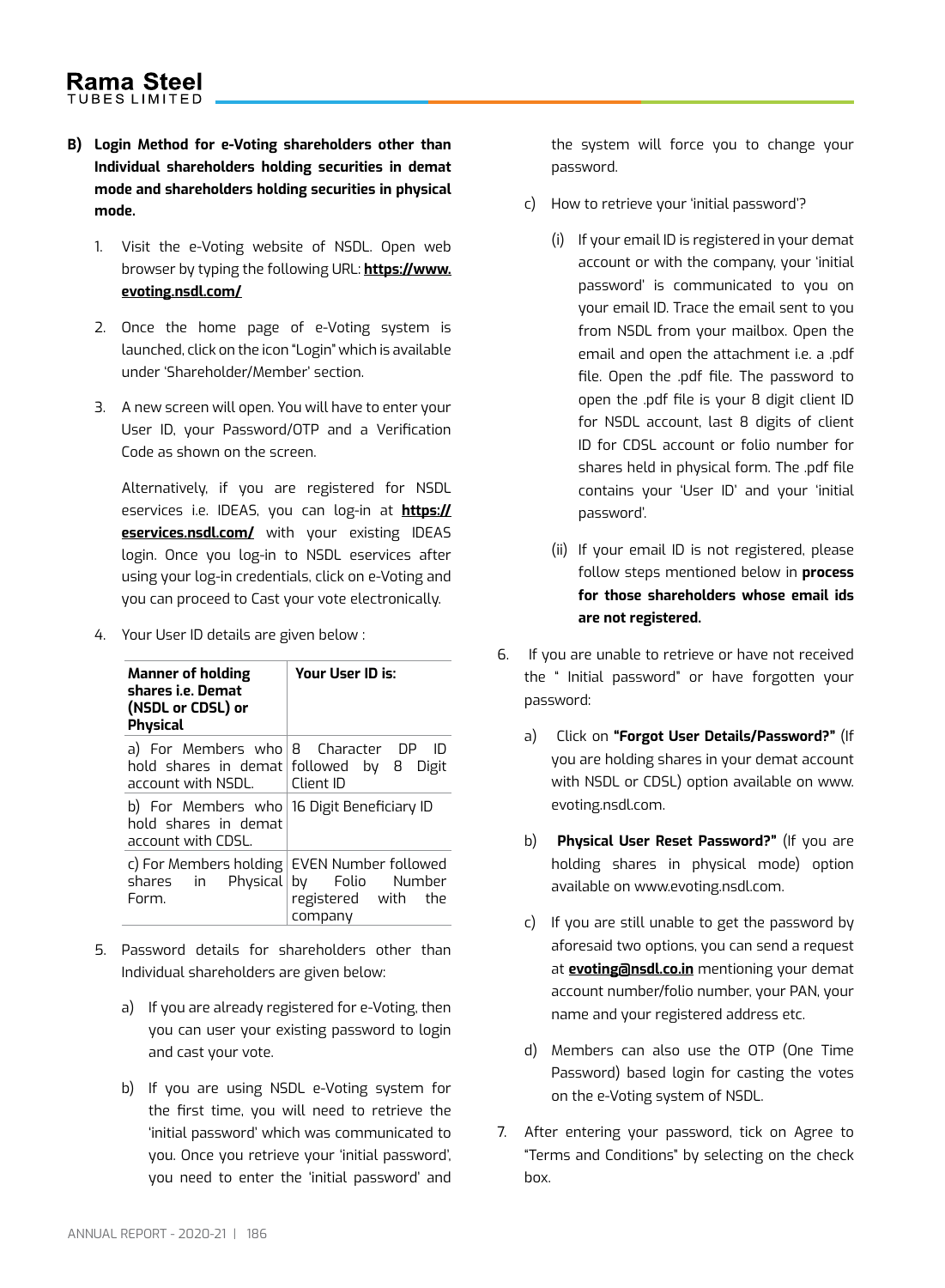





- 8. Now, you will have to click on "Login" button.
- 5. After you click on the "Login" button, Home page of e-Voting will open.

#### **Cast your vote electronically on NSDL e-Voting system.**

- 1. After successful login, you will be able to see all the companies "EVEN" in which you are holding shares and whose voting cycle
- 2. Select "EVEN" of company for which you wish to cast your vote during the remote e-Voting period Now you are ready for e-Voting as the Voting page opens.
- 3. Cast your vote by selecting appropriate options i.e. assent or dissent, verify/modify the number of shares for which you wish to cast your vote and click on "Submit" and also "Confirm" when prompted.
- 4. Upon confirmation, the message "Vote cast successfully" will be displayed.
- 5. You can also take the printout of the votes cast by you by clicking on the print option on the confirmation page.
- 6. Once you confirm your vote on the resolution, you will not be allowed to modify your vote.

#### **General Guidelines for shareholders**

- 1. Institutional shareholders (i.e. other than individuals, HUF, NRI etc.) are required to send scanned copy (PDF/ JPG Format) of the relevant Board Resolution/ Authority letter etc. with attested specimen signature of the duly authorized signatory(ies) who are authorized to vote, to the Scrutinizer by e-mail to csarungupta@gmail. com with a copy marked to **evoting@nsdl.co.in.**
- 2. It is strongly recommended not to share your password with any other person and take utmost care to keep your password confidential. Login to the e-voting website will be disabled upon five unsuccessful attempts to key in the correct password. In such an event, you will need to go through the **"Forgot User Details/Password?"** or **"Physical User Reset Password?"** option available on www.evoting.nsdl.com to reset the password.
- 3. In case of any queries, you may refer the Frequently Asked Questions (FAQs) for Shareholders and e-voting user manual for Shareholders available at the

download section of **www.evoting.nsdl.com** or call on toll free no.: 1800 1020 990 and 1800 22 44 30 or send a request at **evoting@nsdl.co.in**

**Process for those shareholders whose email ids are not registered with the depositories/ company for procuring user id and password and registration of e mail ids for e-voting for the resolutions set out in this notice:**

- 1. In case shares are held in physical mode please provide Folio No., Name of shareholder, scanned copy of the share certificate (front and back), PAN (self attested scanned copy of PAN card), AADHAR (self attested scanned copy of Aadhar Card) by email to **investors@ ramasteel.com**.
- 2. In case shares are held in demat mode, please provide DPID-CLID (16 digit DPID + CLID or 16 digit beneficiary ID), Name, client master or copy of Consolidated Account statement, PAN (self attested scanned copy of PAN card), AADHAR (self attested scanned copy of Aadhar Card) to investors@ramasteel.com. If you are an Individual shareholders holding securities in demat mode, you are requested to refer to the login method explained at **step 1 (A) i.e. Login method for e-Voting for Individual shareholders holding securities in demat mode.**
- 3. Alternatively shareholder/members may send a request to **evoting@nsdl.co.in** for procuring user id and password for e-voting by providing above mentioned documents.

In terms of SEBI circular dated December 9, 2020 on e-Voting facility provided by Listed Companies, Individual shareholders holding securities in demat mode are allowed to vote through their demat account maintained with Depositories and Depository Participants. Shareholders are required to update their mobile number and email ID correctly in their demat account in order to access e-Voting facility.

**Process for those shareholders whose email ids are not registered with the depositories for procuring user id and password and registration of e mail ids for e-voting for the resolutions set out in this Notice:**

 Those Members, who hold shares in physical form or who have not registered their email address with the Company and who wish to participate in 47th AGM or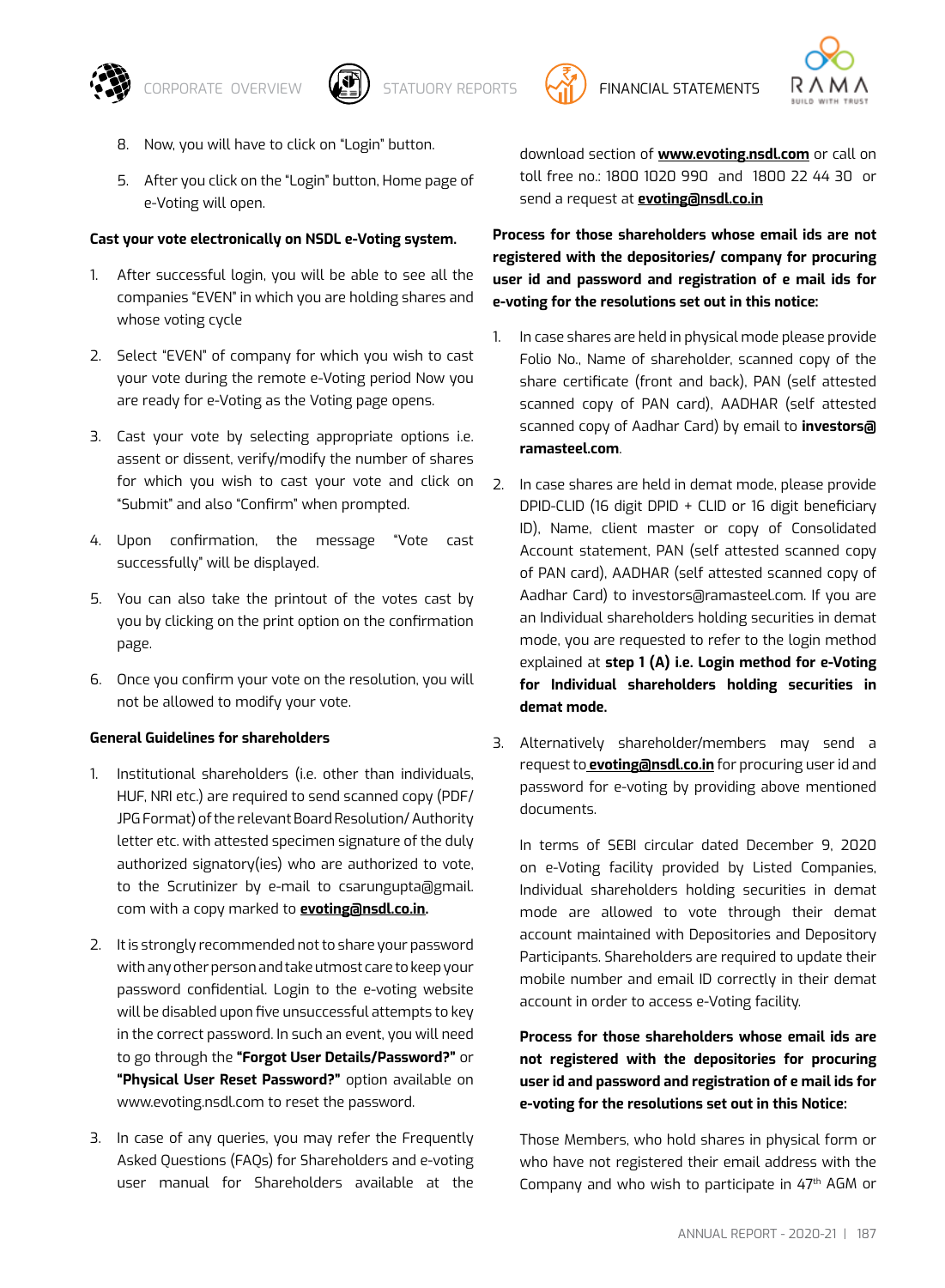cast their vote through remote e-Voting or through the e-Voting system during the meeting, may obtain the login ID and password by sending scanned copy of: i) a signed request letter mentioning your name, folio number and complete address; and ii) self-attested scanned copy of the PAN Card and any document (such as Driving Licence, Bank Statement, Election Card, Passport, AADHAR Card) in support of the address of the Member as registered with the Company; to the email address of the Company **investors@ramasteel. com.**

In case shares are held in demat mode, Members may obtain the login ID and password by sending scanned copy of (i) a signed request letter mentioning your name, DP ID-Client ID (16 digit DP ID + Client ID or 16 digit beneficiary ID); (ii) self attested scanned copy of client master or Consolidated Demat Account statement; and (iii) self attested scanned copy of the PAN Card, to the email address of the Company **investors@ramasteel. com.**

# **Instructions for Members for participating at 47th AGM through VC/OAVM are as under:**

Members will be able to attend the 47<sup>th</sup> AGM through VC/OAVM Facility through the NSDL e-Voting system at https://www.evoting.nsdl.com under shareholders login by using the remote e-Voting credentials and selecting the EVEN for the Company's 47<sup>th</sup> AGM. Please note that the Members who do not have User ID and Password for e-Voting or have forgotten User ID and Password may retrieve the same by following remote e-Voting instructions mentioned in the Notice of 47<sup>th</sup> AGM to avoid last minute rush. Further, Members can also use OTP based login for logging into the e-Voting system of NSDL.

- a. Further, Members will be required to use Internet with a good speed to avoid any disturbance during the Meeting.
- b. Please note that Members connecting from mobile devices or tablets or through laptops etc connecting via mobile hotspot, may experience Audio/Video loss due to fluctuation in their respective network. It is therefore recommended to use stable Wi-Fi or LAN connection to mitigate any kind of aforesaid technical glitches.

c. Members, who would like to ask questions during 47<sup>th</sup> AGM with regard to the financial statements or any other matter to be placed at the  $47<sup>th</sup>$  AGM, need to register themselves as a speaker by sending their request from their registered email address mentioning their name, DP ID and Client ID number/folio number and mobile number, to reach the Company's email address investors@ ramasteel.com **atleast 3 (three) days prior to meeting.** Only those Members who have registered themselves as a speaker shall be allowed to ask questions during the 47<sup>th</sup> AGM, depending upon the availability of time.

Further, Members who would like to have their questions/queries responded to during the AGM are requested to send such questions/queries in advance within the aforesaid date and time, by following similar process as stated above.

# **Instructions for Members for e-Voting during the 47th AGM are as under:**

- a. Members may follow the same procedure for e-Voting during 47<sup>th</sup> AGM as mentioned above for remote e-Voting.
- b. Only those Members, who will be present in AGM through VC/OAVM Facility and have not cast their vote on the Resolutions through remote e-Voting and are otherwise not barred from doing so, shall be eligible to vote through e-Voting system in AGM.
- c. The Members who have cast their vote by remote e-Voting prior to the AGM may also participate in the AGM through VC/ OAVM Facility but shall not be entitled to cast their vote again.

### **Other Guidelines for Members**

a. It is strongly recommended not to share your password with any other person and take utmost care to keep your password confidential. Login to the e-Voting website will be disabled upon five unsuccessful attempts to key in the correct password. In such an event, you will need to go through the "Forgot User Details/ Password?" or "Physical User Reset Password?" option available on www.evoting.nsdl.com to reset the password.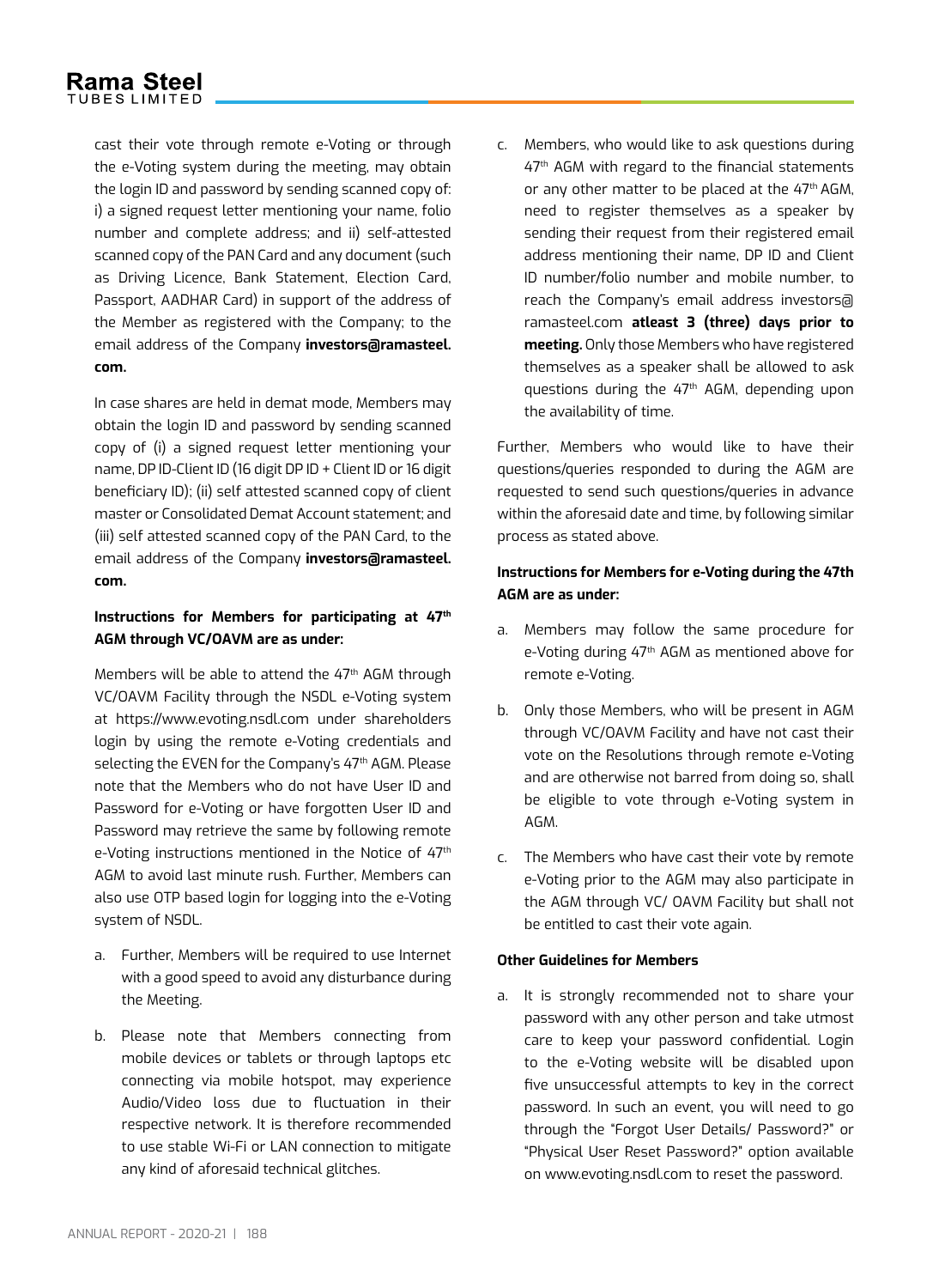

- b. The voting rights of Members shall be in proportion to their share in the paid up equity share capital of the Company as on the **cut- off date of September 23, 2021.**
- c. Any person, who acquires shares of the Company and becomes Member of the Company after the Company sends the Notice of the 47<sup>th</sup> AGM by email and holds shares as on the **cut-off date i.e. September 23, 2021,** may obtain the User ID and password by sending a request to the Company's email address **investors@ramasteel. com.** However, if you are already registered with NSDL for remote e-Voting then you can use your existing user ID and password for casting your vote. If you forgot your password, you can reset your password by using "Forgot User Details/ Password?" or "Physical User Reset Password?" option available on **www.evoting.nsdl.com.**
- d. A person, whose name is recorded in the Register of Members or in the Register of Beneficial Owners maintained by depositories as on the Cut-off date only shall be entitled to avail the facility of remote e-Voting or casting vote through e-Voting system during the Meeting.
- e. M/s. Arun Kumar Gupta & Associates, Company Secretaries, New Delhi, has been appointed as the Scrutinizer to scrutinize remote e-Voting process and casting vote through e-Voting system during the Meeting in a fair and transparent manner.
- f. The Results of voting will be declared within 48 hours from the conclusion of the AGM and the Resolutions will be deemed to be passed on the date of the AGM, subject to receipt of requisite number of votes. The declared results, along with the Scrutinizer's Report, will be available forthwith on the Company's corporate website **www. ramasteel.com** and on the website of NSDL; such results will also be forwarded to the National Stock Exchange of India Limited, BSE Limited, where the Company's shares are listed.
- 4. Pursuant to the MCA Circulars and SEBI Circular, in view of prevailing situation, owing to the difficulties involved in dispatching of physical copies of the **Notice of 47th AGM and the Annual Report for the year 2020-**

**21 including therein the Audited Financial Statements for year 2020-21, are being sent only by email to the Members.** Therefore, those Members, whose email address is not registered with the Company or with their respective Depository Participant/s, and who wish to receive the Notice of 47<sup>th</sup> AGM and Annual Report for the year 2020-21 and all other communication sent by the Company, from time to time, can get their email address registered by following the steps as given below:-

- a. For Members holding shares in physical form, please send scan copy of a signed request letter mentioning your folio number, complete address, email address to be registered alongwith scanned self attested copy of the PAN and any document (such as Driving Licence, Passport, Bank Statement, AADHAR) supporting the registered address of the Member, by email to the Company's email address **investors@ramasteel.com.**
- b. For the Members holding shares in demat form, please update your email address through your respective Depository Participant/s.

Notice of 47th AGM and Annual Report for the year 2020- 21 including therein the Audited Financial Statements for the year, will be available on the website of the Company at **www.ramasteel.com** and the website of Stock Exchanges at BSE Limited at **www.bseindia. com** and National Stock Exchange of India Limited at www.nseindia.com. The Notice of 47<sup>th</sup> AGM will also be available on the website of NSDL at **www.evoting.nsdl. com.**

- 5. The Securities and Exchange Board of India (SEBI) has mandated submission of Permanent Account Number (PAN) by every participant in securities market. Members holding shares in electronic form are, therefore, requested to submit PAN to their Depository Participants with whom they are maintaining their demat accounts. Members holding shares in physical form can submit their PAN details to the Company.
- 6. In terms of the Listing Regulations, securities of listed companies can only be transferred in dematerialized form with effect from April 1, 2019. In view of the above, Members are advised to dematerialize shares held by them in physical form.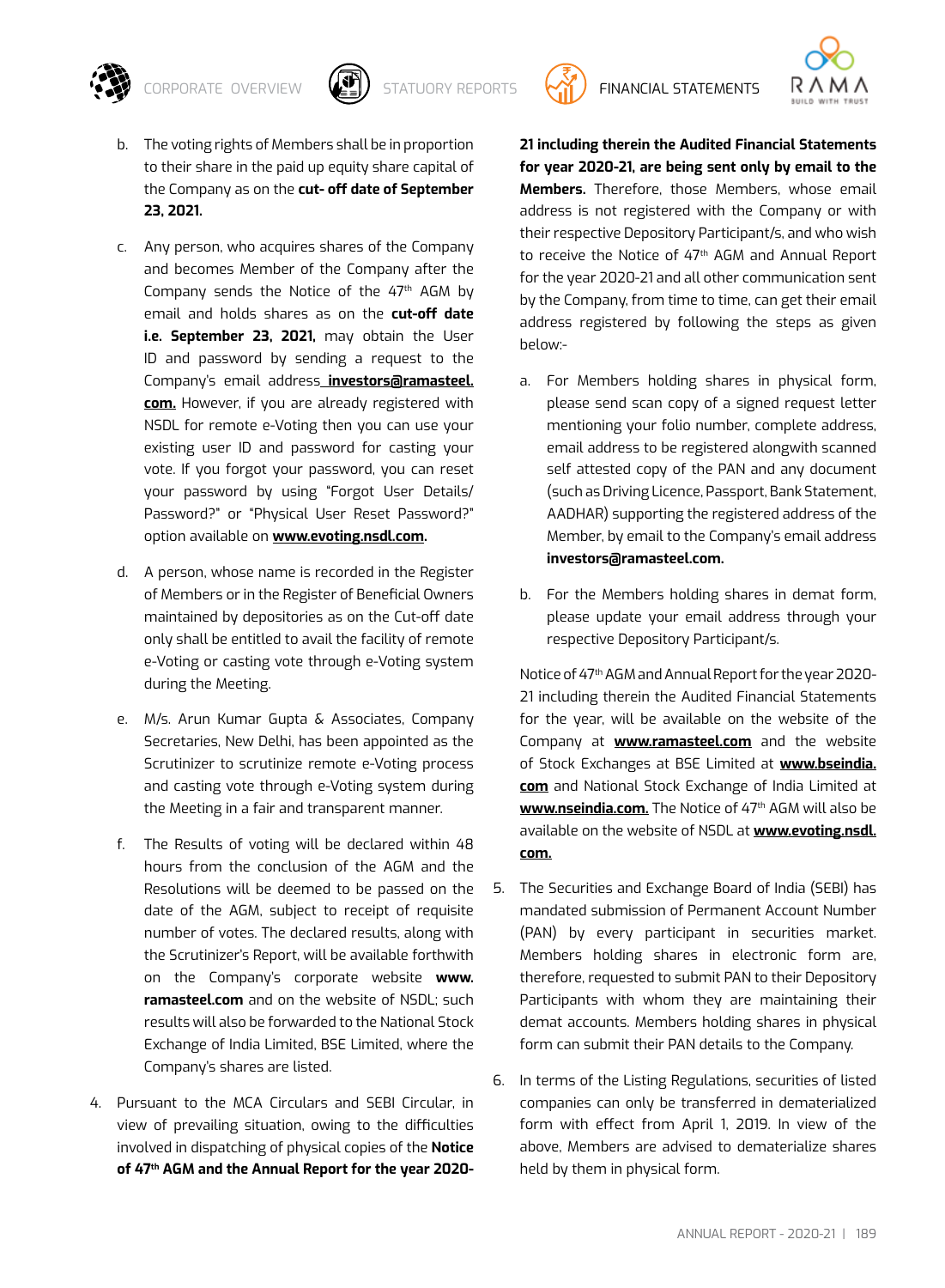- 7. During 47<sup>th</sup> AGM, Members may access scanned copy of Register of Directors and Key Managerial Personnel and their shareholding maintained under Section 170 of the Act and the Register of Contracts and Arrangements in which Directors are interested maintained under Section 189 of the Act, upon Login to NSDL e-Voting system at https://www.evoting. nsdl. com.
- 8. The Register of Members and Share Transfer Books of the Company will remain closed from September 23, 2021 to September 30, 2021 (both days inclusive).
- 9. Details as required in sub-regulation (3) of Regulation 36 of the Listing Regulations and Secretarial Standard on General Meeting (SS-2) of ICSI, in respect of the Directors seeking appointment/ re-appointment at the AGM, are detailed in Annexure-I of the Notice of the AGM. Requisite declarations have been received from the Directors for seeking appointment/ reappointment.
- 10. The Ministry of Corporate Affairs has undertaken a 'Green Initiative in the Corporate Governance' by allowing paperless compliance by companies. Also, the SEBI (Listing Obligations and Disclosure Requirements) Regulations, 2015, permits companies to send soft copies of Annual Report to all those shareholders who have registered their email address for the said purpose. Members are requested to support this Green Initiatives by registering / updating their e-mail address for receiving electronic communications. The Notice for Annual General Meeting along with the Annual Report of the Company will be made available on the Company's website –www.ramasteel.com.

By order of the Board of Directors Sd/- Date: August 14, 2021 NARESH KUMAR BANSAL Place : Delhi Chairman & Managing Director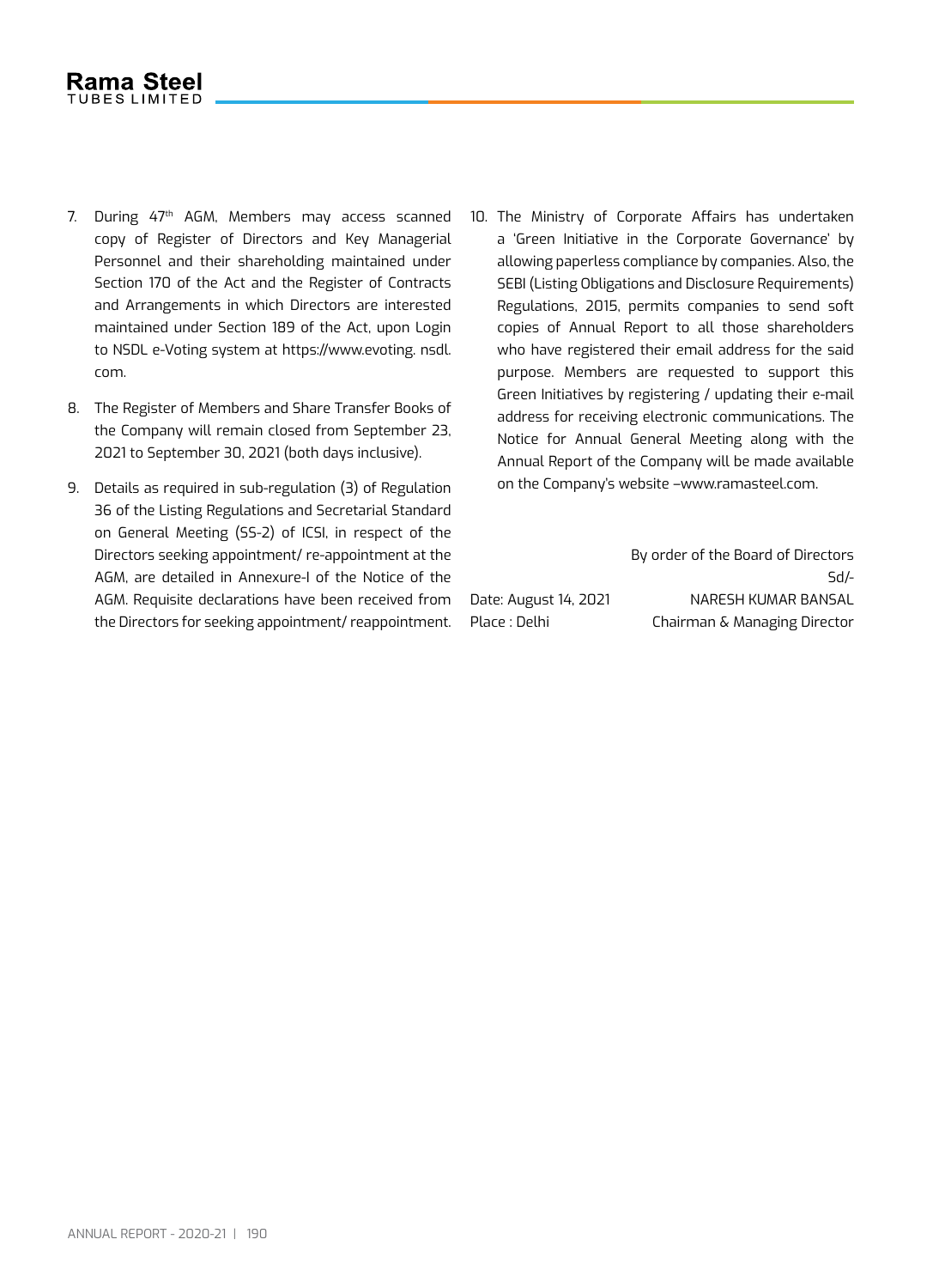

CORPORATE OVERVIEW  $\left(\frac{1}{2}\right)$  statuory reports  $\left(\frac{1}{2}\right)$  financial statements



# **Explanatory Statement**

# **(Pursuant to section 102 of the Companies Act, 2013)**

As required by section 102 of the Companies Act, 2013 (Act), the following explanatory statement sets out all material facts relating to the business mentioned under **Item no. 3 to 7** of the accompanying Notice:

#### **Item no. 3**

The Board, on the recommendation of the Audit Committee, has approved the appointment and remuneration of the M/s. Subodh Kumar & Co., Cost Accountants, New Delhi (Firm Registration No. 104250) as Cost Auditors to conduct the audit of the cost records of the Company across various segments, for the financial year ending March 31, 2022 at a remuneration of ₹35,000/- excluding applicable taxes.

In accordance with the provisions of Section 148 of the Act read with the Companies (Audit and Auditors) Rules, 2014, the remuneration payable to the Cost Auditors as recommended by the Audit Committee and approved by the Board of Directors, has to be ratified by the members of the Company.

Accordingly, consent of the members is sought for passing an Ordinary Resolution as set out at Item No. 3 of the Notice for ratification of the remuneration payable to the Cost Auditors for the financial year ending March 31, 2022.

None of the Directors / Key Managerial Personnel of the Company / their relatives are, in any way, concerned or interested, financially or otherwise, in the resolution.

The Board recommends the Ordinary Resolution set out at Item No. 3 of the Notice for approval by the members.

### **ITEM NO. 4**

The Board appointed Mr. Vinod Pal Singh Rawat, as Additional Director with effect from July 8, 2021. The Board has also appointed him as Executive Director effective the same date, subject to the approval of the Members.

As per the provisions of Section 161(1) of the Act, he holds office of Additional Director only up to the date of the forthcoming Annual General Meeting of the Company, and is eligible for appointment as Director. The Company has received a notice under Section 160 of the Act proposing his candidature for the office of Director of the Company, along with the requisite deposit.

The Board recommends the Ordinary Resolution set out at Item No. 4 of the Notice for approval by the members.

#### **Item no. 5 & 6**

The members of the Company at their 41<sup>st</sup> Annual General Meeting held on September 29, 2015, had accorded approval to the Board of Directors of the Company to borrow money/moneys up to an aggregate amount of `100 Crores, by way of a Special Resolution passed under Section 180(1)(c) of the Companies Act, 2013 (the "Act").

Keeping in view your Company's existing and future funding requirements towards capital expenditures, operational expenditure and working capital expenditure and for general corporate purposes, the Company will require to borrow funds, from time to time.

It is proposed to borrow funds from one or more of the combinations of banks, financial institutions, firms, companies, bodies corporate, mutual funds, trusts, other organizations, institutions and/or any other persons (hereinafter referred to as the "Lenders") as may deem fit by the Company, which may, together with money already borrowed by the Company (apart from temporary loans obtained from the Company from ordinary course of business), exceed the borrowing limits under the provisions of Section 180(1)(c) of the Act. The Company may borrow funds by way of issuing Secured/Unsecured Redeemable Non-Convertible/ Partly Convertible/ Wholly Convertible Bonds/ Debentures as well.

It is, therefore, proposed to increase the maximum borrowing limits up to ₹300 Crores (Rupees Three hundred Crores only), in terms of Section 180(1)(c) and 180(2) of the Act.

Further, the borrowings by the Company, in general, are required to be secured by charge / mortgage / pledge / hypothecation / security or other encumbrances on all or any of the moveable or immovable or tangible or intangible properties of the Company, in such form, manner and ranking, as may be determined by the Board, from time to time, in consultation with the Lender(s). In order to facilitate securing the borrowings made by the Company or to be made in future, it would be necessary to create charge on the assets or the whole or substantially the whole or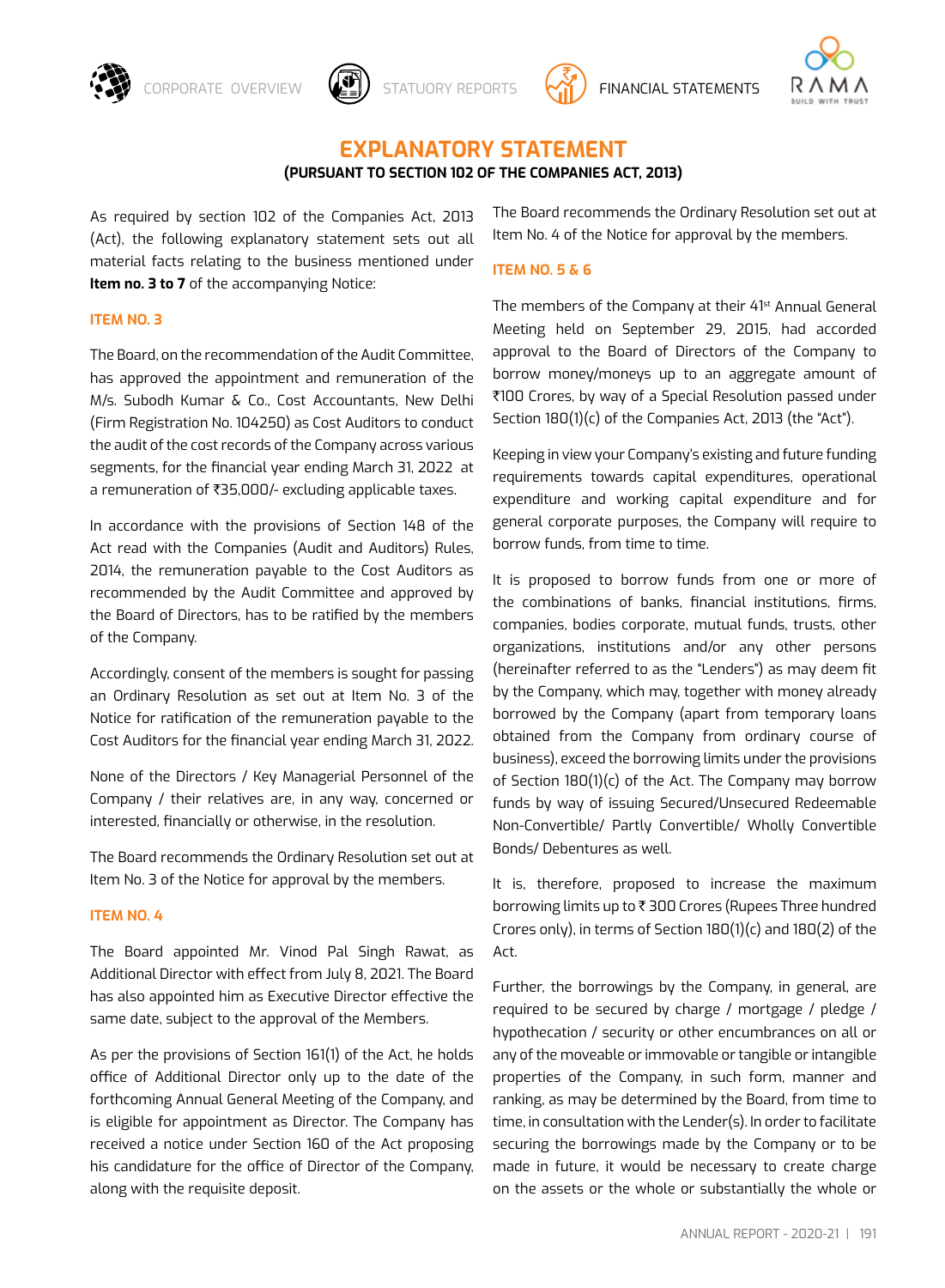# **Rama Steel TUBES LIMITED**

one or more or all or any part of the undertaking(s) of the Company.

Section 180(1)(a) of the Act provides for the power to the Board of Directors to sell, lease or otherwise dispose of the whole or substantially the whole of the undertaking of the Company, subject to the approval of members in the general meeting.

The consent of the members is required under the provisions of Sections 180(1)(c) and 180(1)(a) of the Act, to borrow funds in excess of the limits and to mortgage and / or create a charge on any of the moveable and / or immovable properties and / or the whole or any part of the undertaking(s) of your Company to secure its borrowings.

Accordingly, the proposed Resolutions at Item Nos. 5 & 6 of the accompanying Notice is placed for approval of the Members by way of Special Resolutions to enable the Company to exercise the aforesaid powers as and when required.

None of the Directors or Key Managerial Personnel of the Company including their relatives, except to the extent of their respective shareholdings in the Company, in any way, financially or otherwise, is interested or concerned in the aforesaid Resolutions.

### **Item no. 7**

To meet funding requirements towards capital expenditures, operational expenditure and working capital expenditure and for general corporate purposes, your Company has availed / will avail financial assistance by way of loans, issue of debentures etc., from time to time, from any one or more of the combinations of banks, financial institutions, firms, companies, bodies corporate, mutual funds, trusts, other organizations, institutions and/or any other persons (hereinafter referred to as the "Lenders"), upon such terms and conditions as may be stipulated by them and approved by the Board.

In line with the regulatory changes in the recent past, the changes in the Companies Act, 2013 and in line with various directives issued by Reserve Bank of India, from time to time, the Company has been advised to pass a Special Resolution under Section 62(3) and other applicable provisions of the Companies Act, 2013 and the rules made thereunder to enable the Lenders to convert the outstanding loans

or any other financial assistance categorized as loans (hereinafter referred to as the "Financial Assistance"), in foreign currency or Indian Rupee, already availed from the Lenders or as may be availed from the Lenders, from time to time, at their option, into equity shares of the Company upon such terms and conditions as may be deemed appropriate by the Board and at a price to be determined in accordance with the applicable Securities and Exchange Board of India Regulations (SEBI Regulations) at the time of such conversion.

The proposed resolution at Item no. 10 is an enabling resolution under the provisions of the Section 62(3) and other applicable provisions of the Companies Act, 2013 in view of the fact that under the lending arrangements, the Bank(s) / Financial Institution(s) or lenders insist for inclusion of an option to convert the outstanding facility into Equity in the event of default or upon exercise of an option provided under the lending arrangements in the facility agreements.

Accordingly, the Board recommends the resolution as set out at Item No. 7 and seek approval of the members of the Company, to enable the Lenders, in terms of the lending arrangements, entered/to be entered and as may be specified by the Lenders under the financing documents already executed or to be executed in respect of the Financial Assistance availed/ to be availed, in the event of default or exercise of an option provided under the lending arrangements in facility agreements, to convert the whole or part of their respective outstanding Financial Assistance into equity shares of the Company, upon such terms and conditions as may be deemed appropriate by the Board and at a price to be determined in accordance with the applicable SEBI Regulations at the time of such conversion.

None of the Directors or Key Managerial Personnel of the Company including their relatives, except to the extent of their respective shareholdings in the Company, in any way, financially or otherwise, is interested or concerned in the aforesaid Resolutions.

By order of the Board of Directors Sd/- Date: August 14, 2021 NARESH KUMAR BANSAL Place : Delhi Chairman & Managing Director